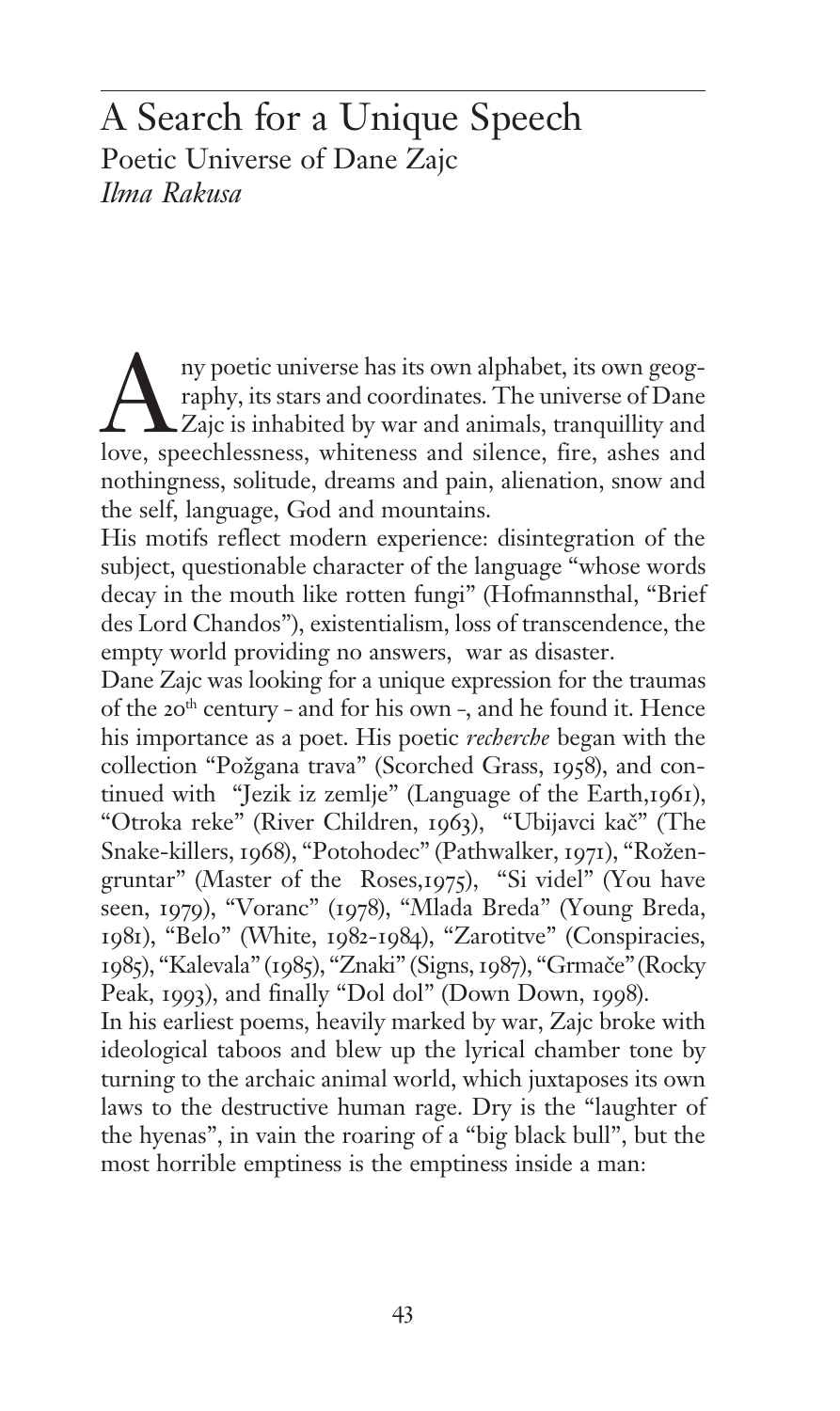#### DANE ZAJC

"We animals know, have known for some time (...) You humans are alone. From the emptiness around you, the icy fire of your shards gradually sucks in and eats the air."

*The Pathwalker's Second Poem*

Fish and snakes, birds and scorpions, goats and white weasels are much closer to the Creation than Man, alienated because of his rational mind and megalomania. Man sometimes remembers his mythical origins – his relation with Nature – but can no longer find a way to wholeness: his innocence is destroyed. At this point begins his inability to express himself:

> "Then you want to utter a word. But your mouth is full of ashes (...) Then you make a new language of the earth. a tongue that speaks words of soil."

*Lump of Ashes*

"Language of the earth" is a code: it is only the newly established wholeness with being that enables authenticity and abolishes that desperate state in which words disintegrate like lumps of ashes in the mouth.

How could we describe it, Dane Zajc's "language of the earth"? It is expressive and rhythmical, colourful and conjuring, elementary and elliptical, clear and yet polysemous. In a paradoxical way it combines meaning with pure sound, affirmation with negation. This, at places, gives it a mystical quality, propels it towards magic formulae and litanies.

This quality is particularly evident in the poem "Asskalla" (1975), in which the repetition and acoustic disassembly of the name – Asskalla, Asska, Ass, sska, lla – together with a sequence of anaphoral sentences culminate in a veritably enchanting staccato:

> "...Such blue flame on the skin Asskalla the movement the animal that you are Asska The carrier of secrets concealments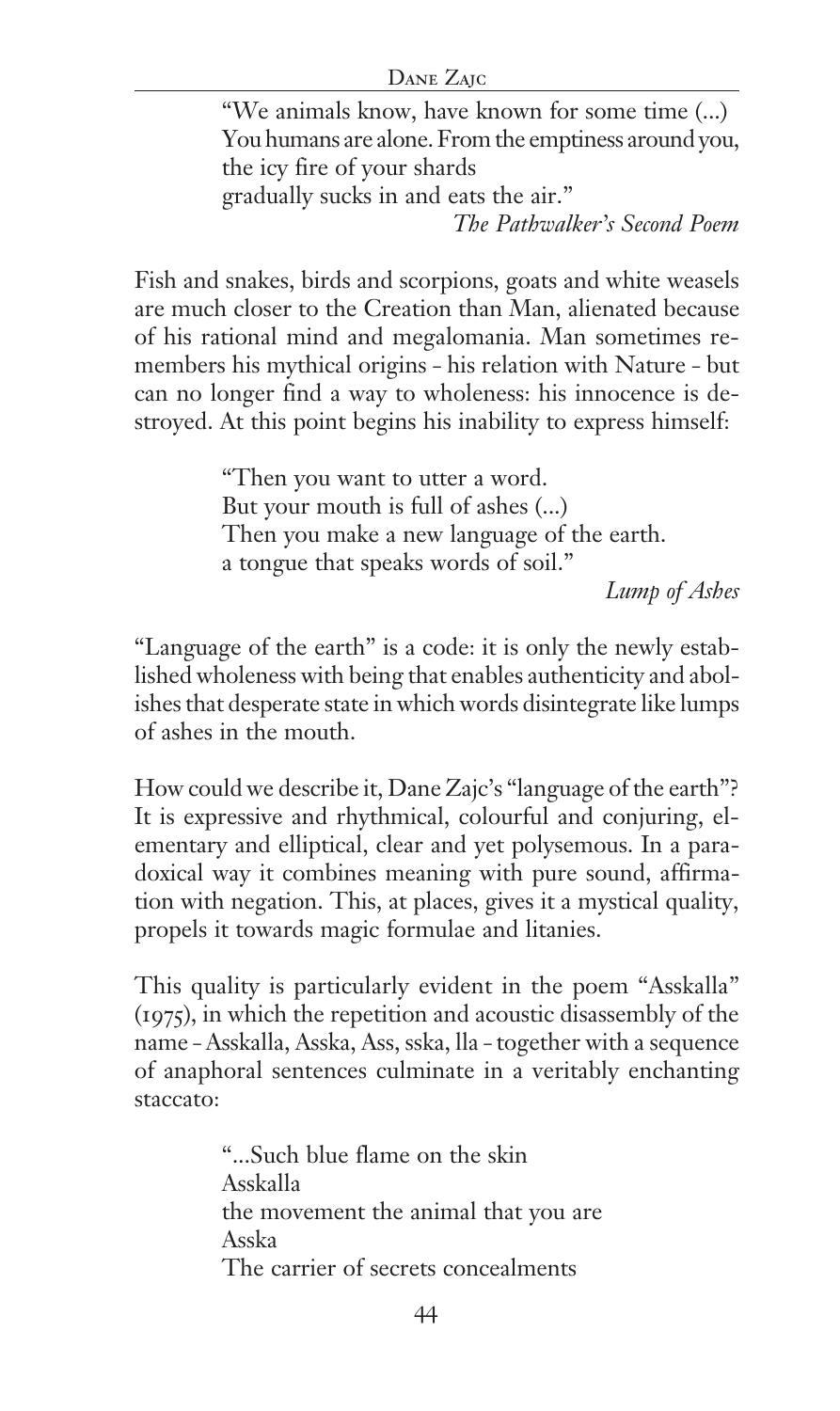sska The slanted glance of Eve's animal Asska The embers pupated  $\mathbb{I}_{2}$ ...

*Asskalla*

The play on repetition is even more complex in the poem "One and the Same", in which Zajc groups a limited set of words into new and new paradoxical statements:

> "He's in a different world. The same. He's different in the same world. The same. He's the same in the same world. One upon the other. One and the same..."

*One and the Same*

This, however, has nothing to do with the aesthetic of art for art's sake, or even with concrete poetry. What Zajc, in one of his essays, denotes as "play on rhythm, words and silences", is a sign of a search through the incomprehensible and inexpressible where, after all, resides the "self" – "the atomic nucleus of oneself". Who am I? How am I? asks Zajc in repeated attempts at encircling the Self with the help of interrogation and negation: "Is this hand what it is? Yours? Who resides in it? The one, who does not, is it you?" Zajc, in a unique way, enables the reader to take part in the search by letting the language grop around in the white spaces of silence:

> "When a word is uttered When white When frozen When unexpected When silence falls (...) When we are in a room When we are the room When we are cymbals cymbals cymbals When we are all the voices When silence falls When everyone everyone is inaudible When it drops from the unconnected When from another place when from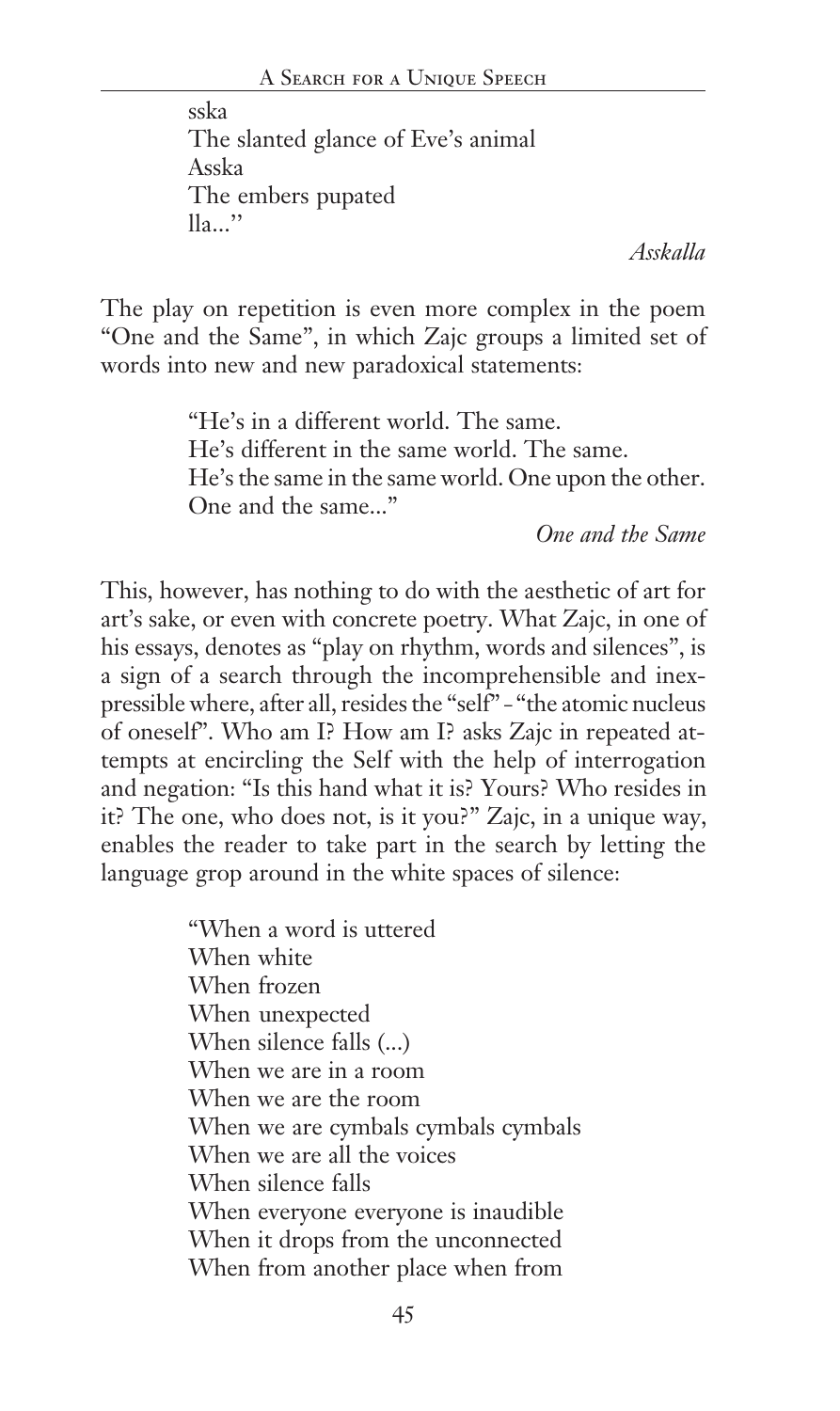the unheard of When silence falls. Voices. Snow. Silence."

The dialogue with silence and the principle of negation distantly relate Zajc to Paul Celan. However, the strict rhythm, archaic images and biblical-mythical metaphors of his "language of the earth" bring up other associations. For instance with the poems by the French surrealist poet Michel Leiris, as is demonstrated by the following structural comparison:

> "I saw Mother (in my dreams) I saw her slashing (in my dreams) her throat vein with a bread knife (in my dreams)

I saw her on sheets (in my dreams) blood flowing from a long wound (in my dreams) flowing from the narrow ugly wound (in my dreams)..."

In Leiris's poem from the novel "Aurora" (1946) the content is quite different, but we are surprised by the similarity of verse structure and rhythm:

> "The flax of Thought (the flax of Thought) a tender meadow of some mouth with moist outlines (the flax of Thought) at a time when a raven (the flax of Thought) extracts the curves from silence (the flax of Thought)" *(Michel Leiris, from ''Aurora'', 1946)*

It is undoubtedly possible to draw a comparison with the lyrical poems by Paul Eluard or Yves Bonnefoy as well, but this does not bring us much closer to Zajc's specific poetic universe. His universe, as we mentioned at the beginning, possesses its own alphabet, which has become increasingly clear over the years. In his latest collection of poetry – "Dol dol" (Down down, 1998) – Zajc's themes and literary procedures are beautifully concentrated, so to speak driven to quintessence: silence and whiteness, snow and animals, loneliness and love, death and nothingness, negation and repetition. What the title itself suggests – a descent into the underground – is revealed to be poetically concise and levitating at the same time. The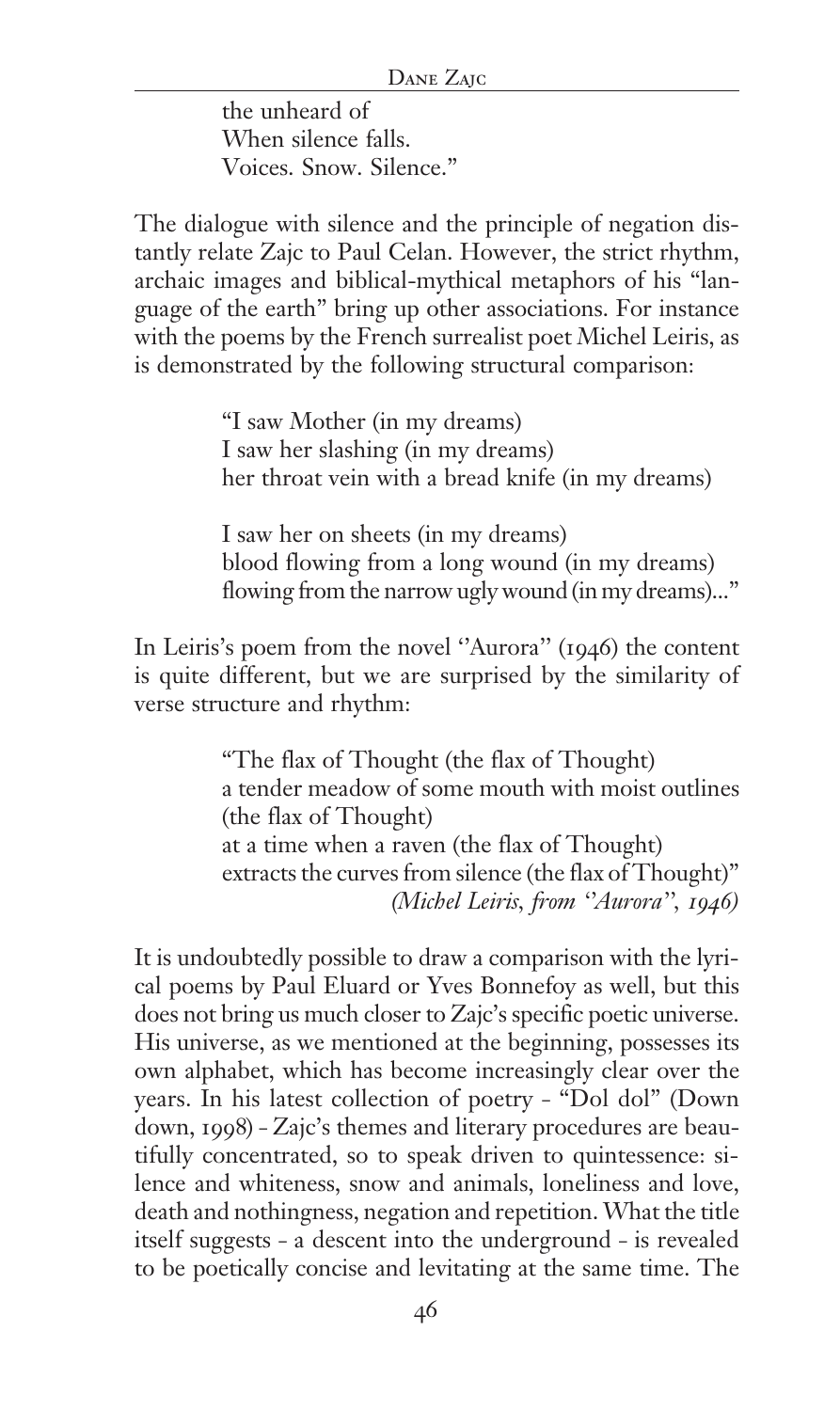## A Search for a Unique Speech

verses are governed by a dream-like transparency, where white animals "on the black grass of night" sing white songs ("Belo petje"), where solitudes find themselves and "icy fires" burn, where water and stones speak and rain defends the lyrical Self from itself, where shadow reigns and sentences appear from it: "quite possibly everything vanishes. Perhaps / only love its spark remains." ("There Is No")

Dane Zajc does not write reflective lyrical poetry, but the enchanting poetry of existential casting – and ecstatically gentle love poems. From them emanates the distant breeze which reveals the master of silence:

> you lie high up all white light as snow with legs tucked up

high up on a black slope you are the entrance to the other world the opening to the land of snow solitude and consensus (...) I'll drink you white I'll lie down on you white I'll eat you snowy as I'll fall with you into the fathomless snow...''

*Mouth Without Mouth*

The joint falling of two people in love into the white eternity transcends similar, and yet quite different "falls": "we will fall / soon / on our dispossessed bones " ("White"), or: "Did you hear a sound / Was it falling / In the jagged silence / On the world's graveyard / Covering white with white" ("You have seen"). It seems that Zajc's latest poems relate bitter pathos of transience with lucid relaxedness. Nothingness still lurks behind objects and words, still "only quietude / etches itself / on the vast background of silence" ("V spomin"), ashes and solitude are still perceived as brothers, but these facts are accepted by the Self with calm readiness manifested in the very rhythm of sentences: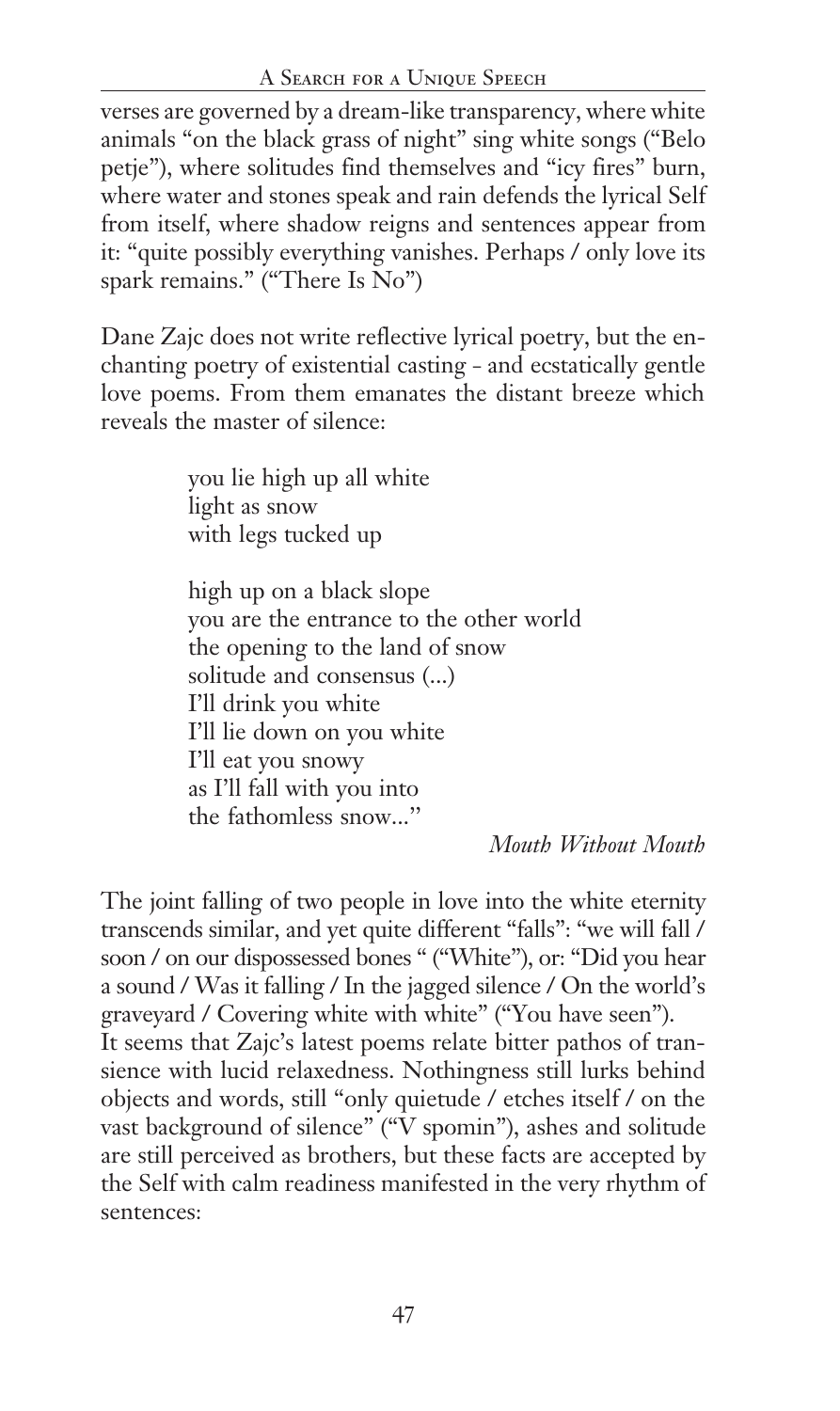"When everyone is lost in the nothingness of sleep in the water of dreams in the pool of murmur

when no one in the sleeping world thinks of me hears me in the space of dark oblivion

when the Milky Way has journeyed across half the sky and the Big Dipper sinks behind the Giant Summit

when all the connections are frozen when all the heads are covered overhead and only I

am still awake and all alone the truth of my present my past future

and I know that one day things will be all wrong and who will then stay awake and who will be asleep my love. Who?"

*Who*

What reigns here is an elegiac tone, and not the staccato of abyssal disillusion. Less hardness, less breaks, more simplicity. The images are pregnant with meaning – "hard night of dead fathers / white mothers" –, and the language achieving maximal effect with minimal means is laconic. Zajc has always been master of this kind of expression. Let us remember the description of a bowl ("Kalevala", 1985) reminiscent of Giorgio Morandi's still lifes:

> "A chalice. In the untouched. In the emptied out. In the quiet of a white landscape. In the voiceless. In the elongated snow forms. Soft. In the touching of the mouthless wind. The chalice. Bulb-shaped. Of round proportions. On a white table-cloth with soft folds. Overlapping one another. In the creases of quiet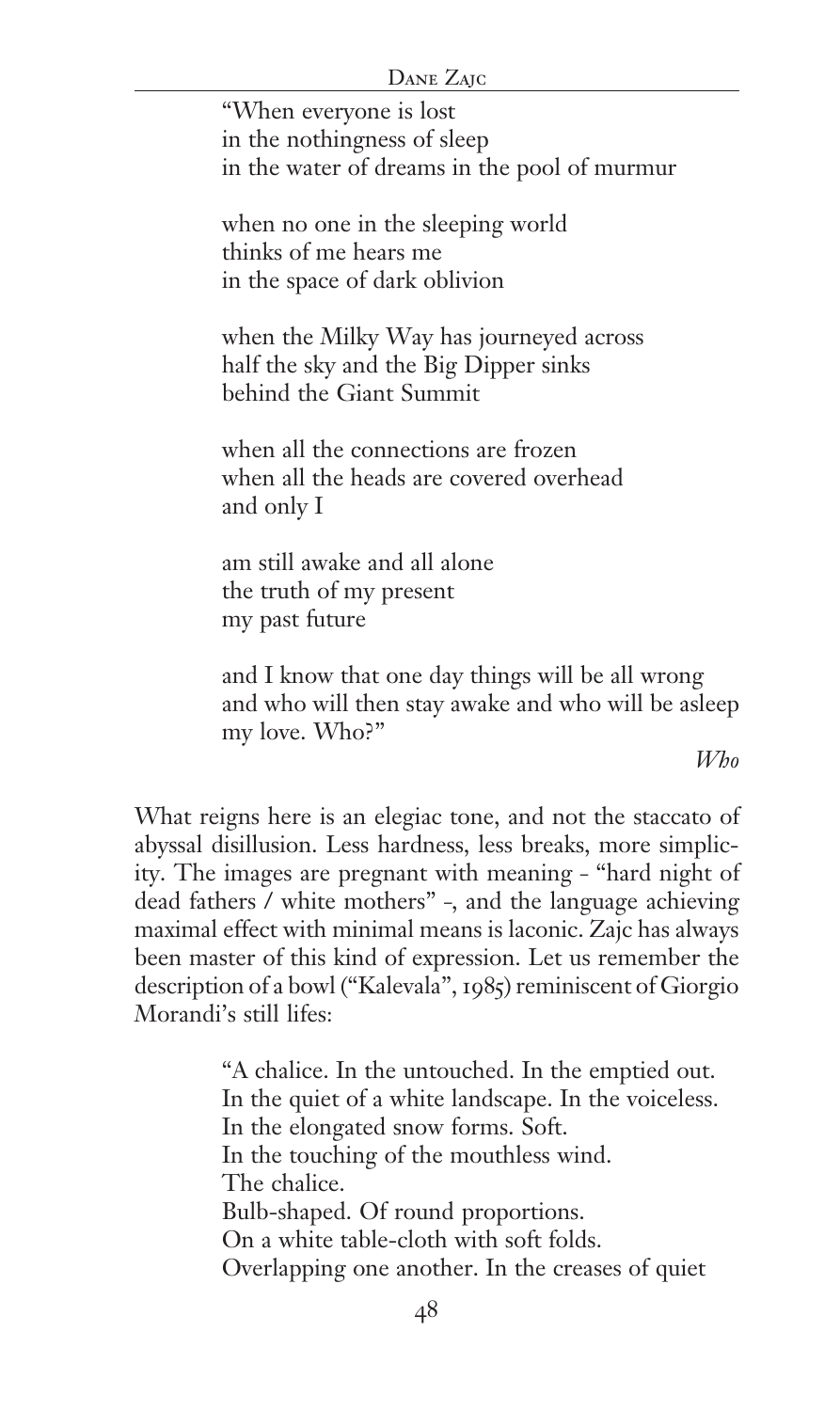changing now visible now veiled the chalice..."

What is one supposed to admire most in this poem: its sensual simplicity or its music, its silence or its mysteriousness? And mysteriousness is related to clearness, to the material aspect of the object described: a kind of metaphysics of the physical. Dane Zajc understands these paradoxes in the same way he understands the balance between pathos and the quotidian, between magic incantation and ironic, cold alienation.

Although Zajc's poetry in no way excludes personal elements – a fallen partisan-brother, mother, natural landscape and his own "inability of expression" are very present –, in the lyrical melting pot they change into generally applicable codes. This is of crucial importance, as Zajc's poetry is neither pure personal expression nor propaganda. He consistently rejects any political tendencies or any engagement whatsoever, which – in the Communist era – won him the fame of a rebel poet. In the Central European region in which – according to Danilo Ki{ – *homo poeticus*, unfortunately, has become *homo politicus*, Dane Zajc clearly decided to remain *homo poeticus*. "Poetry is least related to matters such as society, political system, kingdom or regime. This is why it is least useful. It resembles a conversation with a person, who does not exist, but who, nevertheless, in an unusual way enters the contours of a poem, although distant in space, time and life." ("Play on words and silences")

Dane Zajc is simply a poet. A poet who listens to his inner voice, the "magic substance" of rhythm, and who does not deny his drive because he has no choice: "a single poem tells us that in a certain moment we are not alone if a thousand years ago another was lonesome too."

Poetry as communication through space and time. This sounds modern and ancient, irrevocable and soothing. And we need this kind of comfort, at the beginning of the third millennium as well.

*Translated by Lili Potpara Poetry translated by Sonja Kravanja*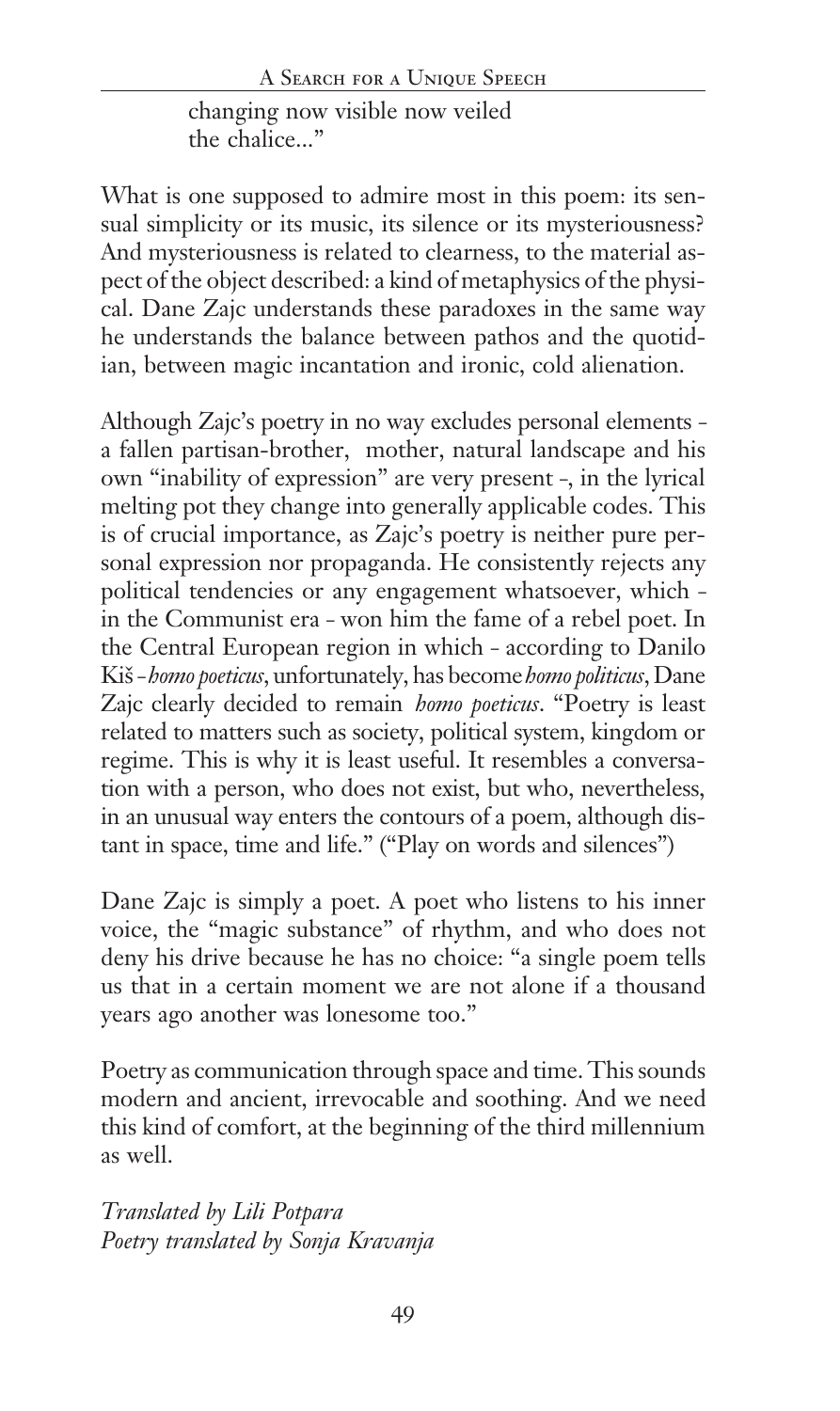# A la recherche de son propre langage L'univers poétique de Dane Zajc *Ilma Rakusa*

Tout univers poétique possède son alphabet, sa géographie, ses étoiles et ses coordonnées. La guerre, les animaux, le mutisme et l'amour, la blancheur et le silence, le feu, la cendre et le néant, la solitude, les rêves et la douleur, l'aliénation, la neige et le moi, la langue, dieu et la montagne appartiennent à l'univers de Dane Zajc.

Les expériences des modernes résonnent dans ces motifs : la décomposition du sujet, la problématique de la langue, « dont les mots se désagrègent dans la bouche comme des champignons pourris » (Hofmannsthal, *Brief des Lord Chandos),* l'existentialisme, la perte de la transcendance, un monde vidé qui n'offre aucune réponse, la catastrophe de la guerre.

Dane Zajc a cherché — et trouvé — pour les traumatismes du vingtième siècle — et pour les siens propres — une expression unique. C'est pourquoi il est si important en tant que poète. Sa recherche poétique a commencé avec le recueil de poèmes *Herbe brûlée* (1958). Il l'a poursuivie avec *Langue de terre* (1961), *Les Enfants de la rivière* (1963), *Tueurs de serpents* (1968), *Le Chemineau* (1971), *Floriculteur* (1975), *As-tu vu* (1979), *Voranc* (1978), *La Jeune Breda* (1981), *Blanc* (1982-1984), *Conjurations* (1985), *Kálevála* (1985), *Signes* (1987), *Grmače* (1993) et enfin *Descendre descendre* (1998).

Dès ses tout premiers poèmes, fortement marqués par la guerre, Zajc a brisé les tabous idéologiques, fait voler en éclats les lyrismes feutrés et s'est tourné vers un monde animal archaïque, qui à la rage dévastatrice de l'homme oppose ses propres lois. *Le Rire des hyènes* est sec ; le cri du *Grand Taureau noir,* vide ; mais le plus terrible des vides est celui qui hante l'homme :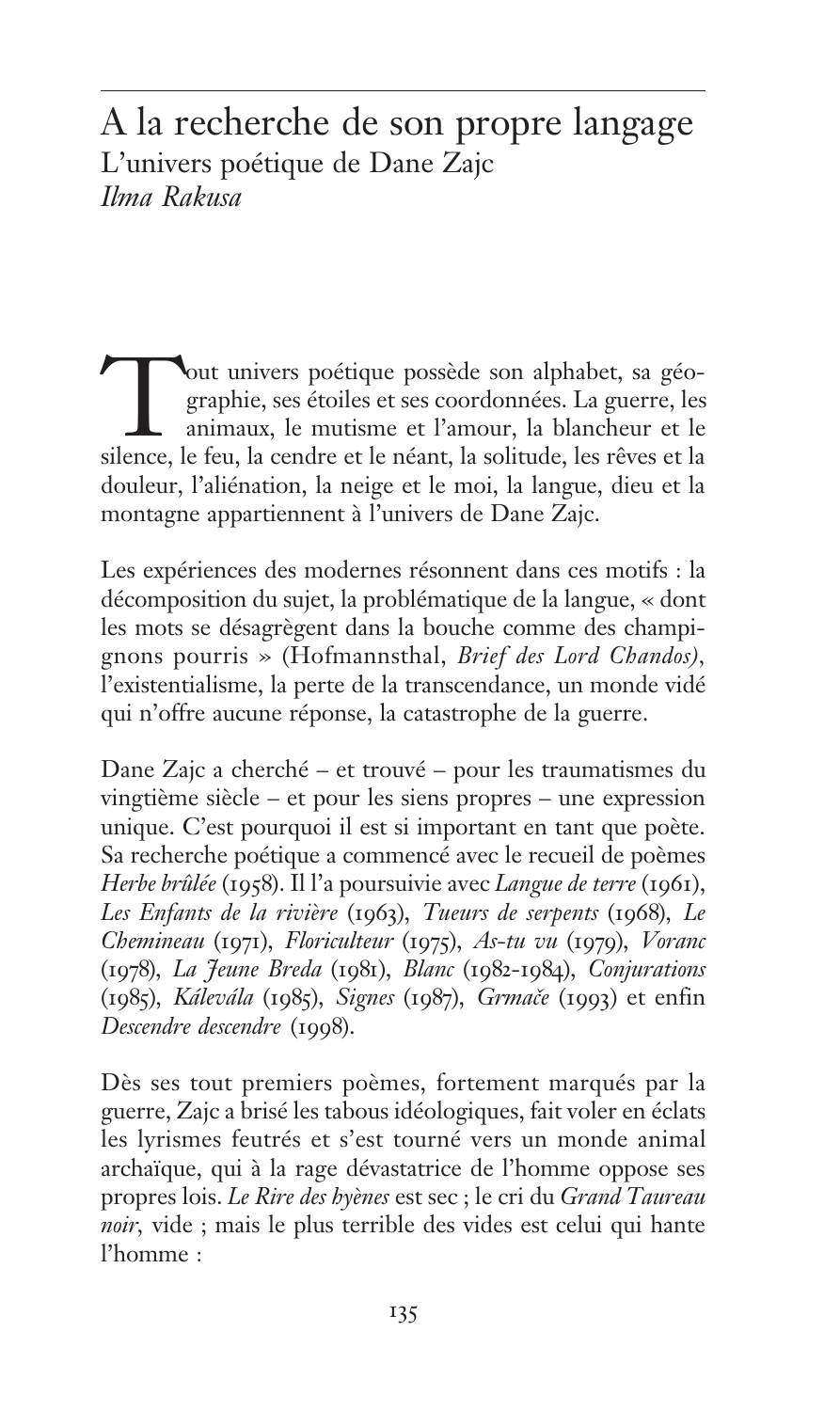#### Dane Zajc

Nous, les animaux, nous savons pour vous. Depuis longtemps. (…) Vous resterez seuls. Autour de vous il y aura le vide, d'où le feu glacé de vos crânes lentement aspire et absorbe l'air.

*Deuxième chant du chemineau*

Poissons et serpents, oiseaux et scorpions, boucs et belettes blanches sont plus proches de la création que l'homme aliéné avec sa rationalité et sa mégalomanie. Celui-ci se souvient parfois de ses origines mythiques — de son lien avec la nature —, mais il ne peut retrouver cette harmonie : son innocence est perdue. C'est là que commence son incapacité de s'exprimer :

> Puis tu veux prononcer ce mot. Mais ta bouche est pleine de cendres. (…) Puis tu te forges une nouvelle langue de terre. Une langue qui dit des mots de glaise.

*Boule de cendre*

« Langue de terre » est un mot de passe : car seule la relation — reconstruite — avec l'être permet une réelle authenticité et abolit cet état désespéré où les mots s'effritent dans la bouche comme des boules de cendre.

Comment pourrait-on décrire la « langue de terre » de Dane Zajc ? Elle est expressive et rythmée, colorée et invocatoire, élémentaire et elliptique, claire et en même temps polysémique. Paradoxalement, elle associe au sens un son pur, à l'affirmation la négation. Par moments, cela lui donne une teinte mystique et la rend proche des formules magiques ou des litanies.

C'est particulièrement évident dans un poème comme *Asskalla* (1975), où la répétition, la décomposition sonore du nom Asskalla — Asska, Ass, sska, lla — et l'anaphore deviennent staccato incantatoire :

> (…) Ainsi flamme bleue sur ta peau Asskalla Ainsi tu te meus ainsi animal tu es ainsi Asska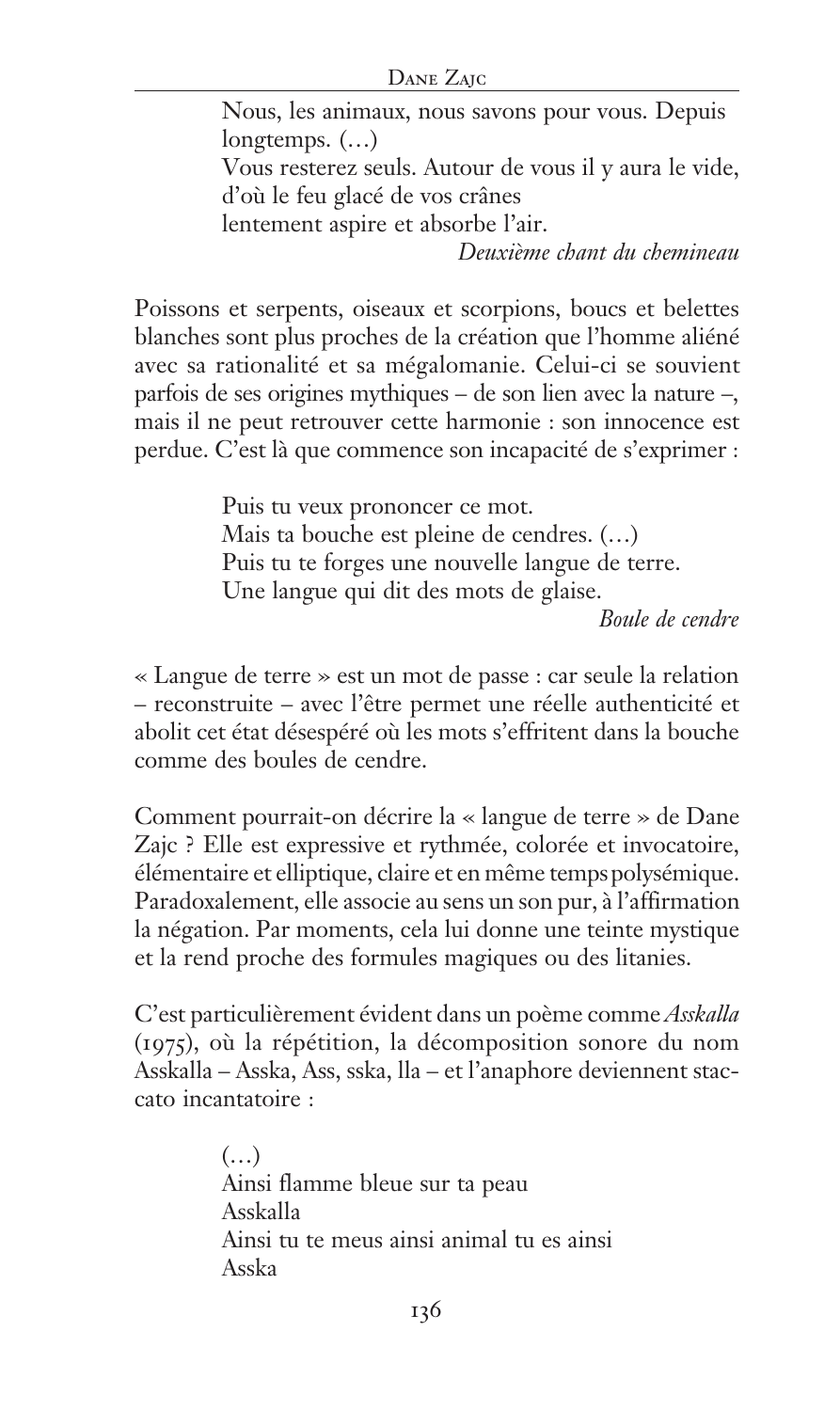Ainsi tu portes recroquevillé ainsi tu sska Ainsi le regard oblique de l'animal d'Eve Asska Ainsi braise ainsi roulée en chrysalide lla (…)

Le jeu des répétitions est plus complexe dans le poème *Identique,* où Zajc assemble une série limitée de mots en paradoxes toujours neufs :

> Il est dans un autre monde. Le même. Il est autre dans le même monde. Le même Il est le même dans un monde identique. Autre dans un autre. Identique. (…)

Cela n'a évidemment rien à voir avec l'esthétique de l'art pour l'art ou même avec une poésie du concret. Ce que Zajc définit dans un essai comme « le jeu du rythme, des mots et des silences » se place sous le signe d'une recherche de l'insondable et de l'indicible, auxquels appartient, en premier lieu, le moi — « noyau atomique de soi-même ». Qui suis-je ? Par quoi suisje ? demande Zajc dans ses tentatives toujours renouvelées d'encercler ce moi, usant de l'interrogation et de la négation : « La main est-elle ce qu'elle est ? La tienne ? Qui habite en elle ? Celui qui ne, est-ce toi ? » La façon dont Zajc permet au lecteur de participer à cette quête est remarquable : il fouille à tâtons, pour ainsi dire avec sa langue, les espaces blancs du silence :

> Quand le mot est dit Quand blanc Quand gelé Quand inattendu Quand vient le silence (…)

Quand nous sommes dans l'espace Quand nous sommes espace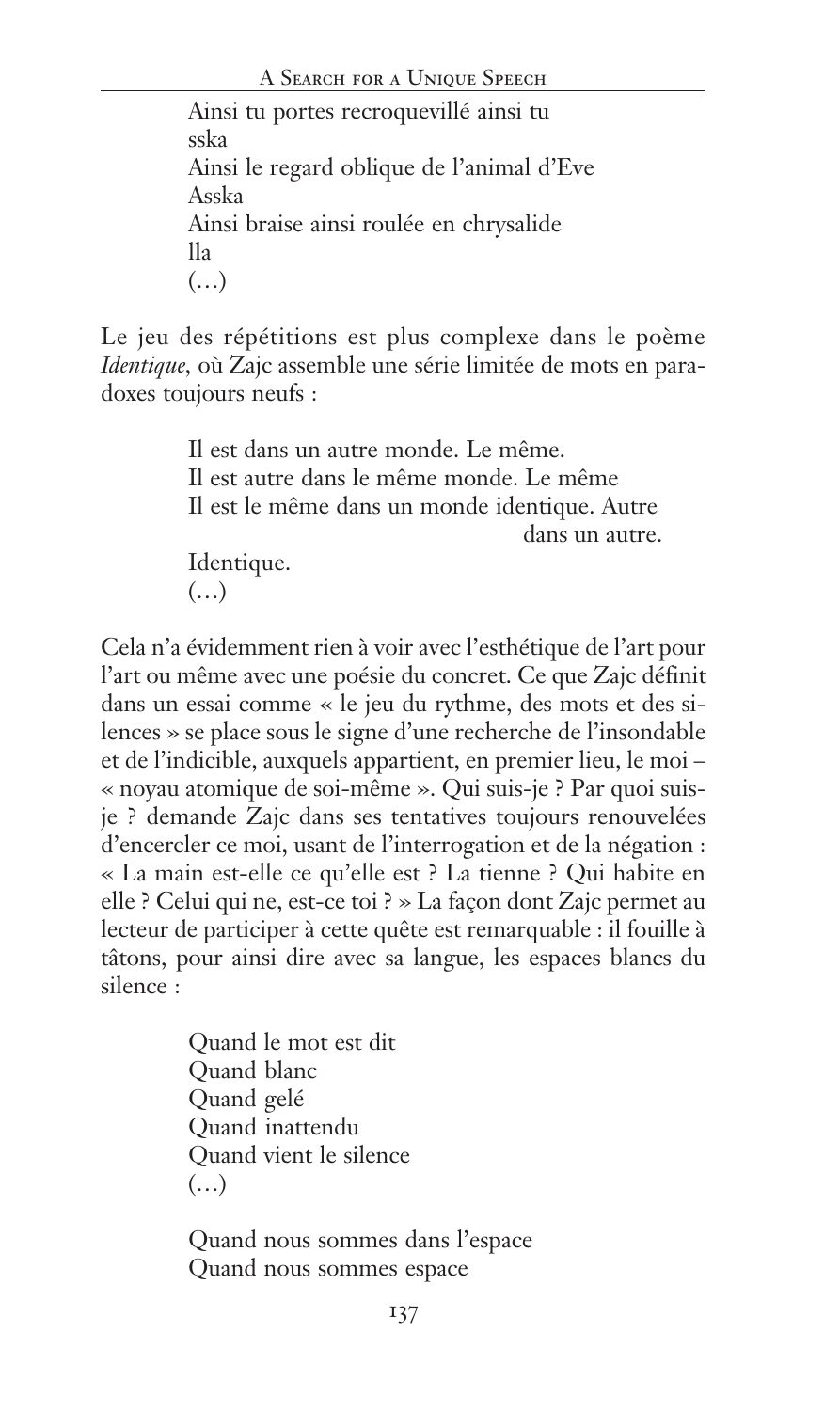#### Dane Zajc

Quand nous sommes cymbales cymbales cymbales Quand nous sommes tous voix Quand vient le silence Quand tous sont quand on ne les entend pas Quand tombe une goutte quand de sans aucun lien Quand de l'autre quand de l'inouï Quand vient le silence

Doigts. Bouche. Cymbales. Silence. Voix. Faïence. Neige. Silence.

Dialogue avec un silence sans voix et procédé de la négation rattachent de loin Zajc à Celan. Cependant le rythme strict, l'archaïsme austère et les métaphores tirées des mythes bibliques de sa *Langue de terre* nous poussent à faire d'autres rapprochements. Avec le surréaliste français Michel Leiris, par exemple, comme le montre la comparaison structurelle suivante :

> J'ai vu ma mère (en rêve) je l'ai vue trancher (en rêve) une veine de son cou avec un couteau à pain (en rêve)

J'ai vu sur les draps (en rêve) son sang couler d'une longue blessure (en rêve) couler d'une fine et vilaine blessure (en rêve)…

Le poème de Leiris tiré du roman *Aurora* (1946) a un contenu totalement différent ; mais on est surpris par la similitude que l'on constate dans la structure et le rythme du vers :

> Le lin de la pensée (le lin de la pensée) la prairie tiède d'une bouche aux contours moites (le lin de la pensée) à l'heure où le corbeau creuse (le lin de la pensée) son ravin de silence (le lin de la pensée) (…)

On pourrait également faire des parallèles avec la lyrique de Paul Eluard ou celle d'Yves Bonnefois, mais cela ne nous en dirait pas plus sur la spécificité de l'univers poétique de Zajc. Car Zajc dispose, comme nous l'avons déjà souligné, de son propre alphabet, qu'il a épuré au fil des ans. Dans son dernier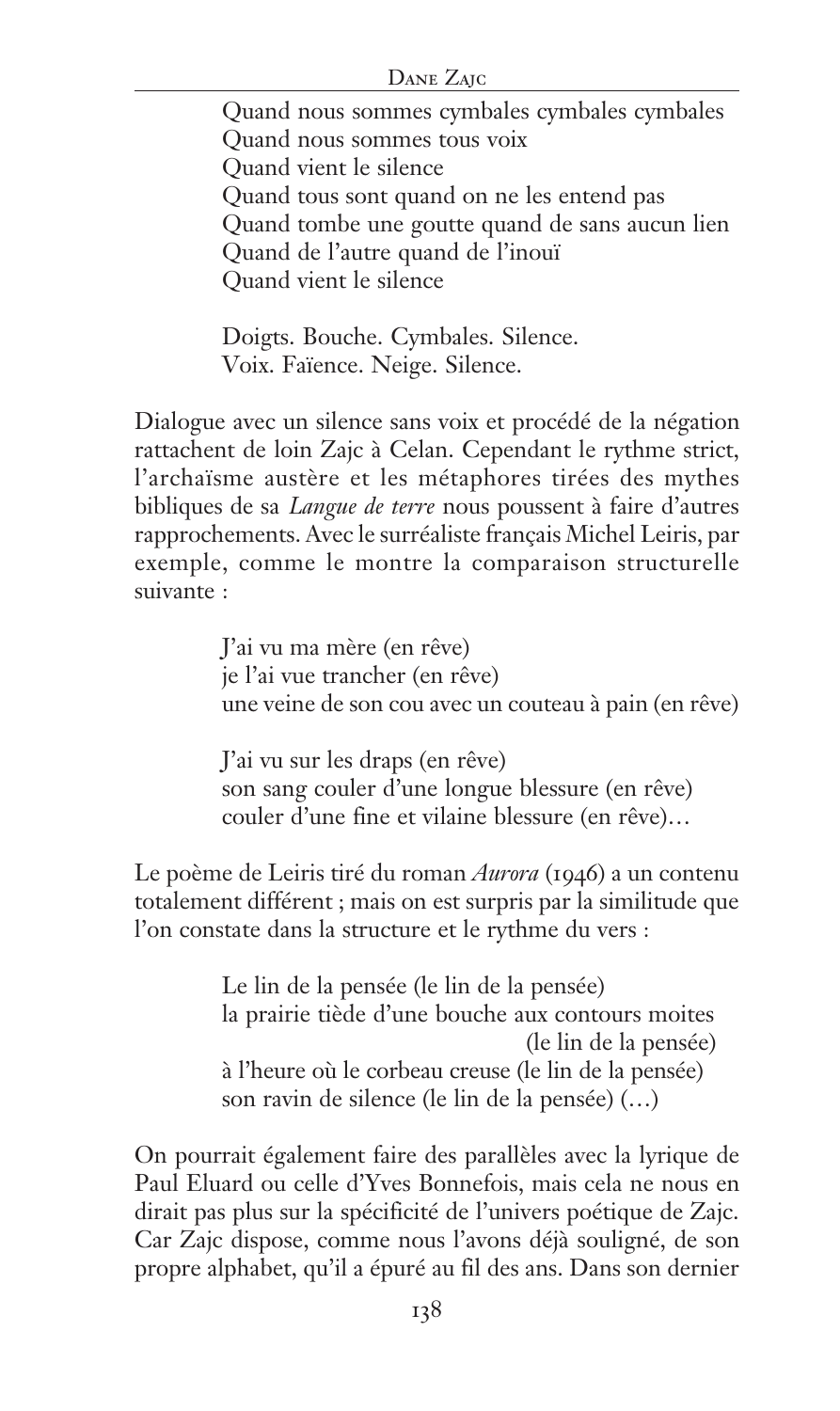### A SEARCH FOR A UNIQUE SPEECH

recueil — *Descendre descendre* (1998) —, les thèmes et les procédés littéraires sont magnifiquement concentrés, atteignant pour ainsi dire à la quintessence : silence et blancheur, neige et animaux, solitude et amour, mort et néant, négation et répétition. Ce que laisse deviner le titre — la descente sous terre — se révèle être poétiquement concis et en même temps toujours en suspens. Il règne dans ces vers une atmosphère de transparence rêveuse où les animaux blancs « sur l'herbe noire de la nuit » chantent des chants blancs *(Chant blanc),* où les solitudes se rencontrent et où brûlent des « feux glacés », où l'eau et les pierres parlent et où la pluie protège le moi lyrique de luimême, où règne l'ombre, une ombre d'où sortent des phrases comme les deux suivantes : « il est probable que tout disparaît. peut-être / seul l'amour son étincelle reste. » *(Il n'est pas).*

Zajc n'écrit pas une poésie de la pensée, mais une poésie qui tente de conjurer la déréliction existentielle de l'homme, et des poèmes d'amour tendrement extatiques. Il émane d'eux un souffle lointain qui trahit le maître du silence :

> haut tu reposes toute blanche tendre comme la neige les jambes repliées

haut sur le versant noir tu es accès à l'autre monde tu es blanche ouverture vers une contrée enneigée de solitude et de concorde  $(\ldots)$ 

je te boirai blanche je m'étendrai sur toi blanche je te mangerai neigeuse quand je tomberai avec toi dans la neige sans fin (…)

*Bouche sans bouche*

La chute de deux amoureux ensemble dans l'infini blanc transcende d'autres « chutes » semblables et pourtant très différentes : « nous tomberons / sur nos os blancs et dépossédés / bientôt » *(Blanc)*, ou bien : « As-tu entendu le son / Tombait-il tombait-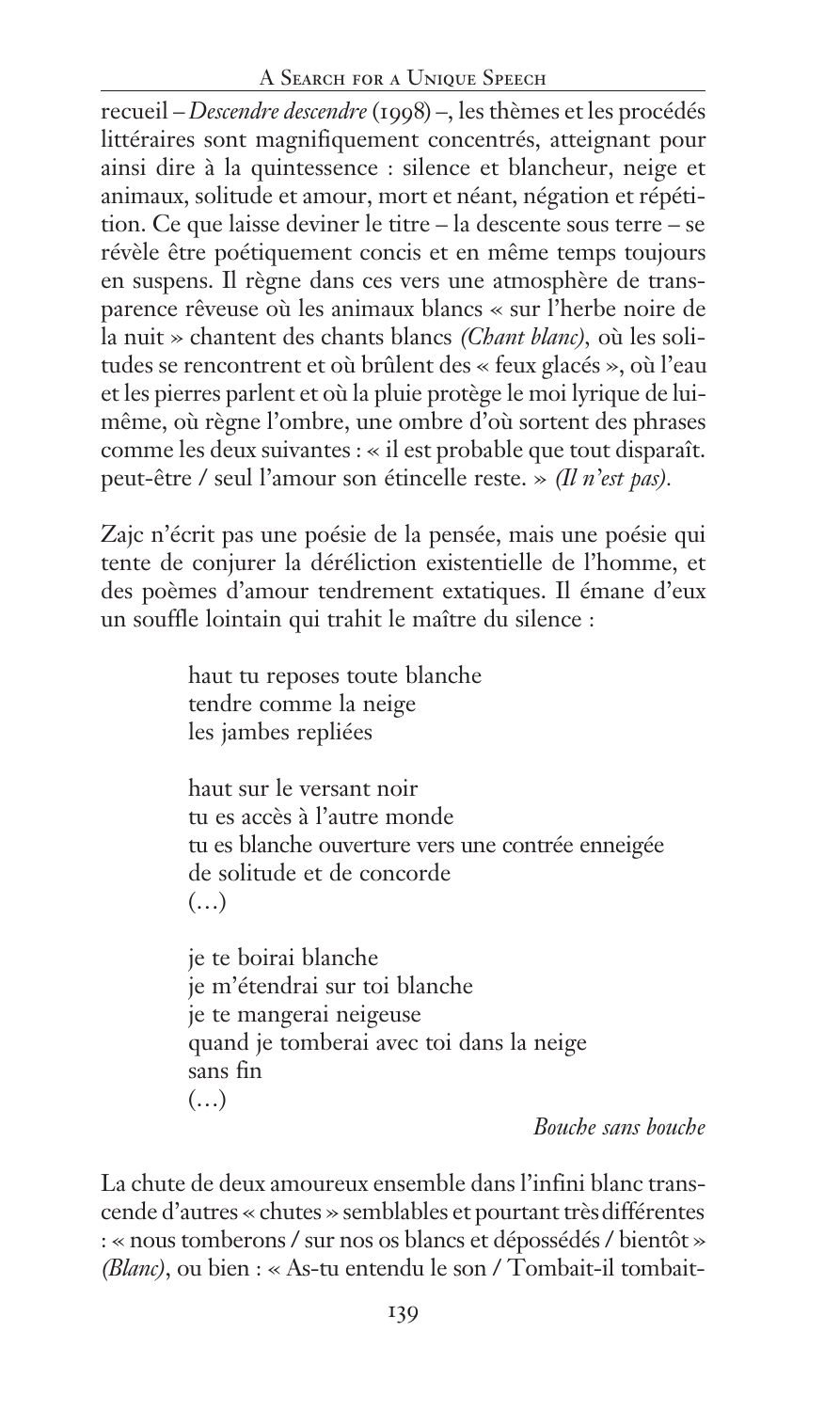#### DANE ZAIC

il / Tombait-il dans le silence rocheux / Sur le cimetière du monde, ou pas / Il a enseveli le blanc sous le blanc. » *(As-tu vu).*

Il semble que les poèmes tardifs de Dane Zajc conjuguent le pathos amer décrivant le caractère éphémère de notre existence et un relâchement lucide. Le néant se tient toujours aux aguets derrière les choses et les mots, « seule la paix / ne dessine qu'elle-même / sur un gigantesque fond de silence. » *(A la mémoire),* la cendre et la solitude sont toujours sœurs jumelles, mais c'est le moi lyrique qui, prêt et serein, va accepter ces faits, se manifestant jusque dans le rythme de la phrase :

> Quand tous sont noyés dans le néant du sommeil dans l'eau des rêves le tourbillon des murmures Quand nul dans le monde dormant ne pense à moi ne m'entend au pays du noir oubli quand la Voie lactée a traversé la moitié du ciel et que la Grande Ourse a depuis longtemps sombré derrière le mont Debeli Quand toutes les communications sont prises dans la glace quand toutes les têtes sont recouvertes par-dessus la tête et que moi seul veille encore et que je suis tout seul comme dans la vérité comme cela fut et sera je sais qu'un jour ça n'ira pas ça n'ira pas du tout mais alors qui veillera et qui dormira mon amour. Qui ?

> > *Qui*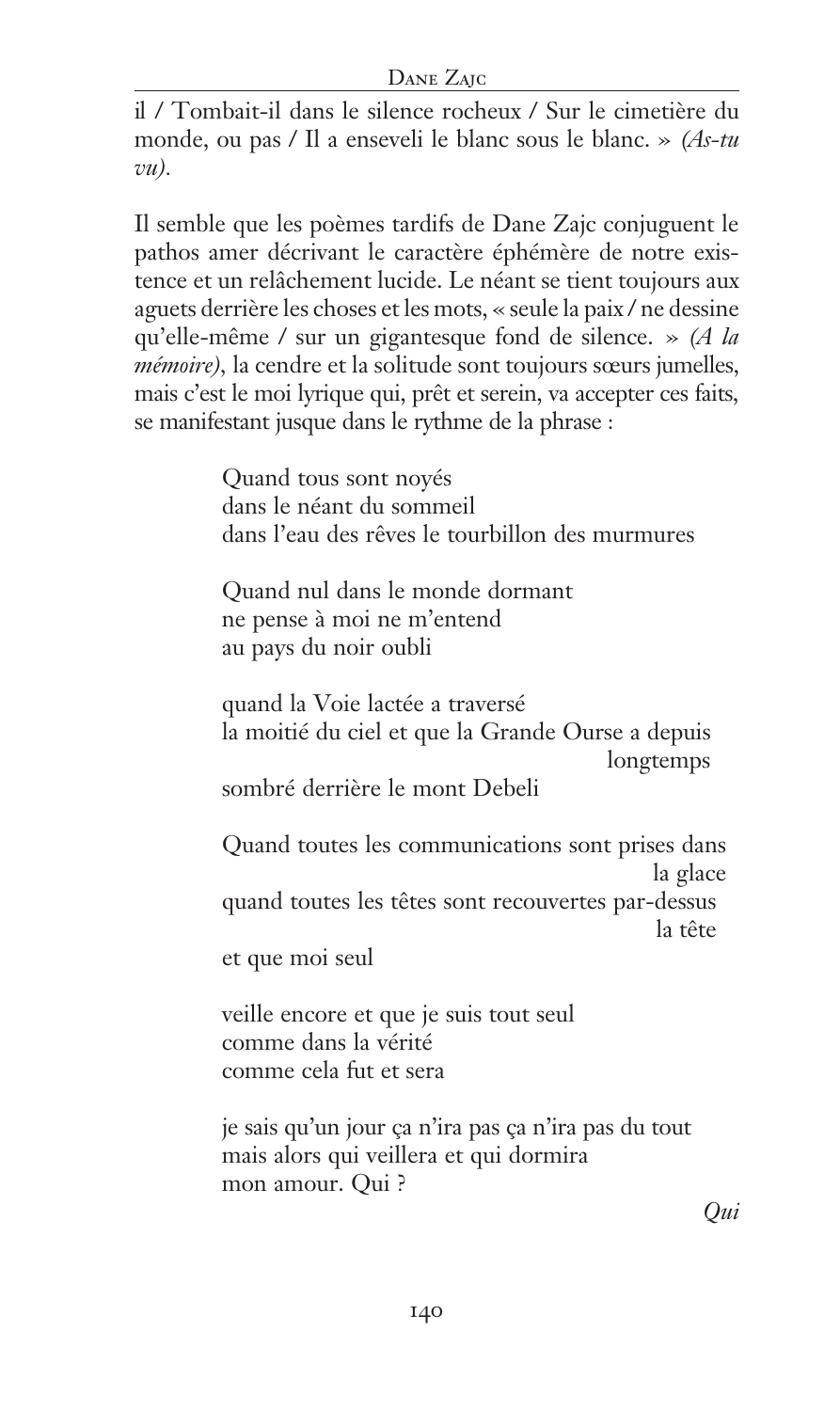Ici règne le ton de l'élégie, et non le staccato d'une immense désillusion. Moins de rudesses, moins de cassures, plus de simplicité. Les images sont condensées — « lourde nuit des pères morts / des mères blanches » — ; la langue, avec très peu de moyens, laconique, atteint à un effet maximal. Zajc a évidemment depuis toujours été un maître en la matière. Souvenons-nous de la description du cruchon (*Kálevála,* 1985), qui rappelle une nature morte de Giorgio Morandi :

> Dans l'impalpable, cruchon. Dans l'évidé. Dans la paix d'un paysage blanc. Dans l'absence de voix. Dans des formes allongées, neigeuses. Moelleuses. Dans le contact d'un vent sans bouche. Cruchon. Dodu. Aux formes arrondies. Sur une nappe blanche, où les formes mollissent. Se recouvrent l'une l'autre. Dans les rides d'une silencieuse

métamorphose tantôt clair tantôt caché, cruchon. (…)

Que doit-on admirer le plus dans ce poème ? Son expressivité ou sa musicalité, son silence ou son mystère ? Bien que le mystère ait à voir avec l'expressivité, la matérialité de l'objet décrit, sorte de métaphysique du physique. Dane Zajc comprend ce type de paradoxe comme il comprend l'équilibre entre le pathos et le quotidien, entre l'incantation magique et l'aliénation froide et ironique.

Bien que la poésie de Zajc n'exclue d'aucune façon les éléments autobiographiques — un frère partisan tombé pendant la guerre, sa mère, la nature qui l'entoure et sa propre « incapacité de s'exprimer » sont très présents —, ceux-ci se métamorphosent au cœur du creuset lyrique en des chiffres à la puissance universelle. Cette transformation est essentielle, car écrire pour Zajc n'est ni une simple confession ni un acte de propagande. Il refuse donc tout engagement politique ou autre, ce qui du temps du communisme lui valut une célébrité de poète rebelle. Dans cet espace centre-européen où – selon Danilo Kiš – l'*homo*